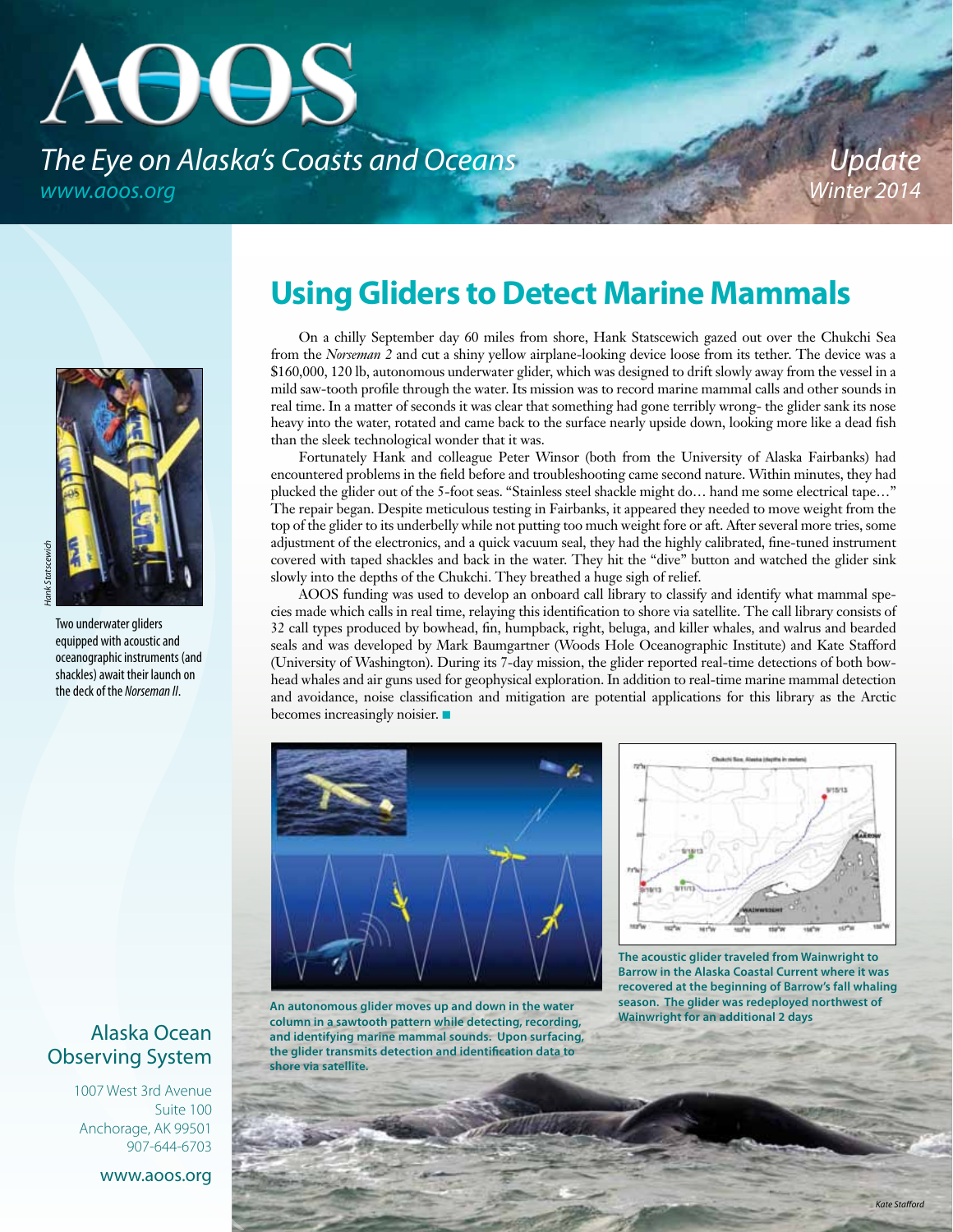## **New Sea Ice Atlas Illuminates Historical Conditions**

What do whaling reports from the 1850s and satellite data have in common? They are both part of the data being incorporated into a new sea ice atlas of historical sea ice conditions in Alaskan waters, to be released in February. Funded by AOOS and developed by ACCAP and SNAP at UAF, the webbased atlas will display historical information for all regions of Alaska that experience sea ice (including Cook Inlet) dating back to the mid-19th century.

The electronic atlas will be publicly accessible and consist of sea ice grids and accompanying digital maps of sea ice concentration. The grids will be weekly from 1953-present, and monthly from 1952 back to the mid-19th century. Resolution will be approximately 20 km ( $\frac{1}{4}$ ° latitude by  $\frac{1}{4}$ ° longitude).

**"Shiny App" available now:** Ice Atlas data are being used with wind information and sea ice output from global climate models to develop a new web-based tool allowing users to explore patterns in temperature and precipitation across time and space. Visit http://www.snap.uaf.edu/analysis\_tools.php.



**Designed to be user friendly for scientists and the public alike, the atlas provides insights into how sea ice extent and concentration have changed over time. The atlas is not intended for forecasting or prediction, but can provide useful historical context for future planning efforts.**

### **HF Radar Provides Clues to Arctic Circulation and Corresponding Ecosystem Dynamics**

With a coverage extending 70 miles offshore and about 270 miles along the coast, four high frequency radar systems dotted the North Slope this past summer. This effort provided critical real time surface current maps in the northeast Chukchi and western Beaufort Seas presenting an unprecedented view of the often complex circulation patterns in this region.

The systems at Point Lay, Wainwright, Point Barrow, and Cape Simpson are supported by AOOS, the U.S. Bureau of Ocean Energy Management, the State of Alaska Coastal Impact Assistance Program, and the Center for Island, Maritime, and Extreme Environment Security. Each of the radar installations benefited from the cooperation of village residents and corporations.

All data are transmitted in real-time and posted to publicly accessible websites (ww.chukchicurrents.com; http://cordc.ucsd.edu/ projects/mapping/).  $\blacksquare$ 



**The Point Barrow shore station runs on wind and solar energy to power the radar in a remote setting.**

**A radar transmit antenna overlooks the Chukchi at Point Lay.** *Rachel Potter*



This map shows mean daily surface circulation on October 2, 2013. Winds were from the east at  $\sim$  10 knots. Note the apparent current convergence where eastward flow from the central Chukchi shelf encounters westward wind-driven flow north of Wainwright. There is also a bifurcation $*$  in the flow offshore of Wainwright where the current branches to the northeast and southwest. The southwestern branch recirculates into the central Chukchi Sea offshore of Point Lay, whereas the northeastern branch enters Barrow Canyon.

Mapping surface currents at the juncture of the Chukchi and Beaufort seas has been particularly enlightening. Here, the northeastward flow emanating from the Chukchi shelf (northeast of Barrow) merges with the westward flow on the Beaufort shelf forming an eddy offshore of Cape Simpson. Historical observations indicate that bowhead whales often feed in the area of the observed eddy. Additional analyses are needed to determine the frequency of eddy formation and the conditions under which they form. Eddies may aggregate zooplankton and thus enhance the feeding efficiency of bowheads.

 $*$  the splitting of a main body into two parts.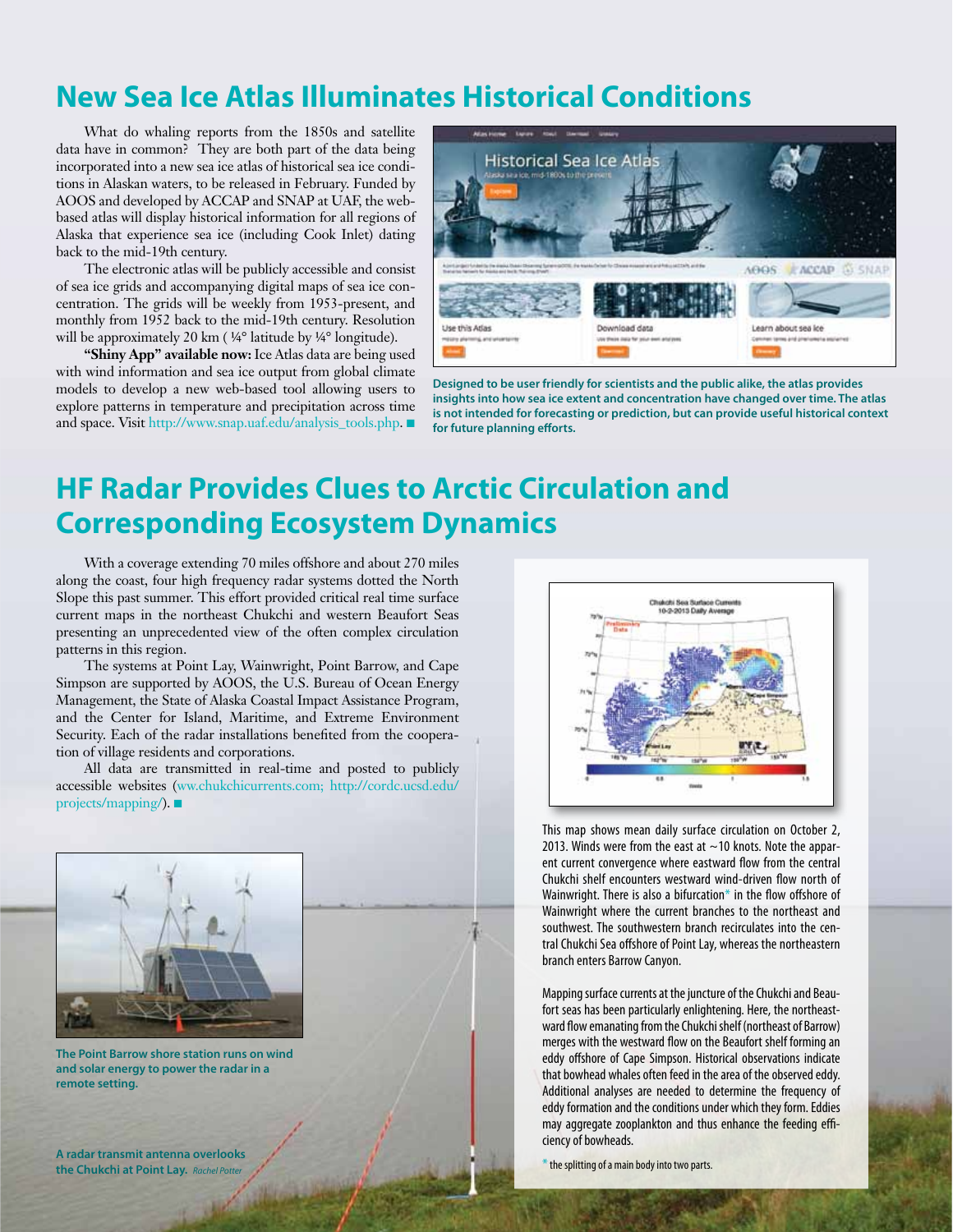#### **New Gulf of Alaska Portal Available Bering Strait Buoy**





**These screenshots from the Gulf of Alaska Portal show currents from a NOAA Regional Ocean Model, biological wave exposure, and ShoreZone imagery**

A new data tool quietly appeared in the AOOS drop-down menu this winter. With a similar interface as the AOOS Arctic Portal, the new Gulf of Alaska portal includes a broad array of marine and coastal data, including the Exxon Valdez Oil Spill Trustee Council's Gulf Watch Alaska and Herring Research & Monitoring programs. It also includes historical data from past Trustee Council projects. Users can access, integrate, and download datasets ranging from real time sensor feeds, satellite observations, habitat types, and project level data on fisheries, plankton, oceanography, marine mammals and seabirds. Want a vicarious trip to a specific mudflat or breeding bird colony? Try "flying the coast" using ShoreZone video and imagery which is also integrated into the portal.  $\blacksquare$ 

# **Catches a Ride Home**

Last July through October, a wave buoy streaming real-time information on sea state conditions in the Bering Strait provided data to transiting vessels, fishermen, and forecasters in the Norton Sound area. AOOS joined the University of Alaska Fairbanks, the Western Alaska LCC and the University of Victoria in a mission to assist village residents, National Weather Service forecasters, the U.S. Coast Guard, commercial and recreational ships, and others transiting the region known for extreme weather and strong currents. However, when unusually strong fall storms hit the region, the buoy's seasonal recovery became more challenging than expected. One by one, four potential vessels of opportunity sailed past, unable to stop to pick up the buoy.

On November 1, when the winds and waves relaxed, the R/V *Norseman I* successfully plucked the buoy from the strait, thanks to ship time donated by Olgoonik Fairweather. AOOS would like to send a sincere thanks to Olgoonik Fairweather, the crew of the *Norseman*, the crew of the other vessels willing to help, and everyone involved in the effort. We look forward to the return of the buoy to the region in 2014!  $\blacksquare$ 



**The buoy is brought onboard by the crew of the** *Norseman* **on November 1st.**

### **Real Time Sensor Map Gets a Facelift**

The AOOS data portal will usher in the New Year with a major upgrade to the real time sensor map. The sensor map is AOOS's most popular web-based tool, connecting to over 1,200 stations streaming real-time conditions from across the state. New features include:

- Faster load time for low bandwidth connections
- New base layers including NOAA nautical charts
- Sensors aggregate when zoomed out for easier viewing
- Statistics are generated from aggregated stations, based on zoom
- Multiple projections available including polar, Albers, mercator, and more
- Data from past week can be downloaded in excel
- Interactive timeline
- Now works on tablets! (iPhone app in the queue)  $\blacksquare$



**This screenshot shows the new hexagonal gridded format of aggregated wind sensors across the state. Users can see aggregated views by zooming out or individual stations by zooming in.**